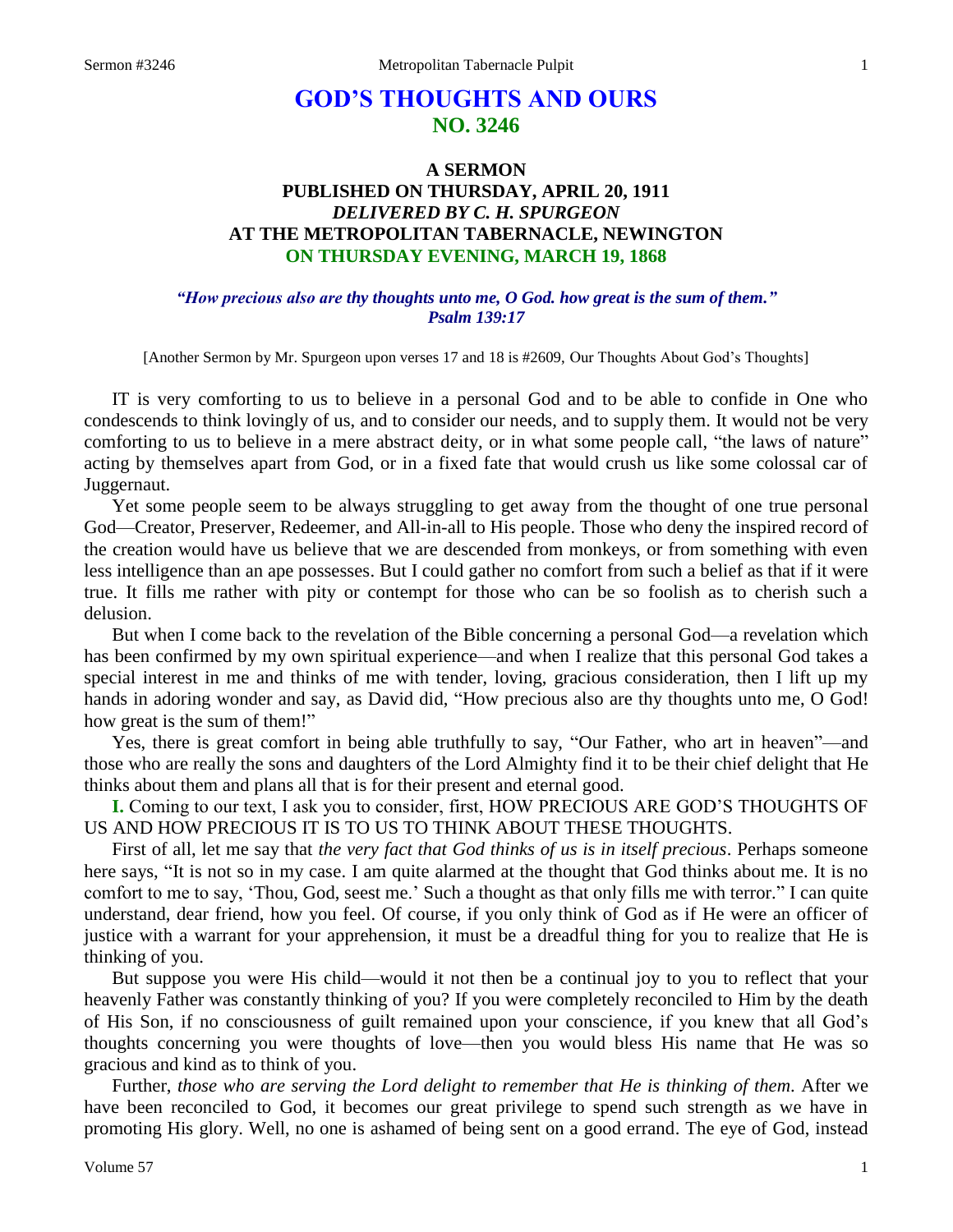of being dreadful to the man whose heart is right with Him, is one of His greatest encouragements. He feels that though his fellow men may never say, "Well done, good and faithful servant," it will be enough for him to know that God has seen him, that God keeps a book of remembrance, and that, at the last, a full reward, not of debt, but of grace, shall be given to him who is faithful.

I do not know how it is with you idle professors who profess to be saved, but who do little or nothing for Christ—I do not see how the fact that God is observing you can give you any comfort. If it is true that you are not your own, but that you are bought with a price, even with the precious blood of Jesus, as of a lamb without blemish and without spot, can you calmly think of God watching your idle hours, listening to your many words that have no weight, no value in them, and noting how you neglect your many opportunities of serving your day and generation?

But on the other hand, in proportion as you are constrained by the love of Christ to be instant in season and out of season, in the same proportion will it be sweet to you to remember that the Lord is observing you and that He is ever at your right hand to help you in your service for Him.

We also learn the preciousness of God's thoughts to us *as we depend implicitly upon Him as the great Lord of providence*. It is of little use to you to have anyone thinking of you if his thoughts never bring you any practical help. But if you have a rich friend who has promised, as soon as possible, to find you a position in which you will be provided for as long as you live, I should not be surprised to hear that, even while you have been at this service, you have been gratefully thinking of him.

"Yes," you have been saying, "I could not make my way on my own account, but I have a friend at my back who says that he will see that I shall never be in want, and it comforts me to think that he is thinking of me." Well then, if the promise of an earthly friend affords so much consolation as that, how much more should this be the case with you who have a heavenly Friend who is both able and willing to fulfill all His promises!

He is always thinking of what is best for you—what you require today and what you will require tomorrow—He is always forestalling your wants, providing Elims with wells and palm trees while you are travelling through the desert. And as you meditate upon the way in which He is thinking of how He shall bless, and perfect, and glorify you, His thoughts must indeed be precious to you.

One reason why God's thoughts concerning us are peculiarly precious is that *gracious men long to get near to God*. They are not satisfied with what they are. The wanderings of their thoughts towards inferior objects are a burden to them and they are continually longing to get nearer to God. If there is one cry that rises more frequently to our lips than any other, it is this,—

#### *"Nearer, my God, to Thee, Nearer to Thee!"*

But alas, our thoughts of God are a very poor help to us in drawing us nearer to Him, they flag, and tire, and soon die—but the thoughts of God toward us are strong, like God Himself is—and these, like so many unbreakable cords firmly fastened to us, are drawing us ever nearer to Him. Thought leads to action and God's thinking of us leads to the practical action of drawing us nearer to Himself. So the fact that He is continually thinking of us encourages us to believe that we shall one day be close to Him and be fitted to be close to Him—being perfectly conformed to the image of Christ—and drawn into the closest possible fellowship with God.

And *the nearer we get to God, the more precious will His thoughts of us become to us*. If we were not such babes in Christ and so carnal, we should prize every crumb from our Father's table, and much more every thought from our Father's mind. We should prize, far above gold and rubies, what I may call the ordinary outgoings of the divine mind in His providential arrangements for us. But much more should we value those deep, eternal, infinite thoughts which have already secured our salvation and which shall, ere long, complete our sanctification and our glorification too.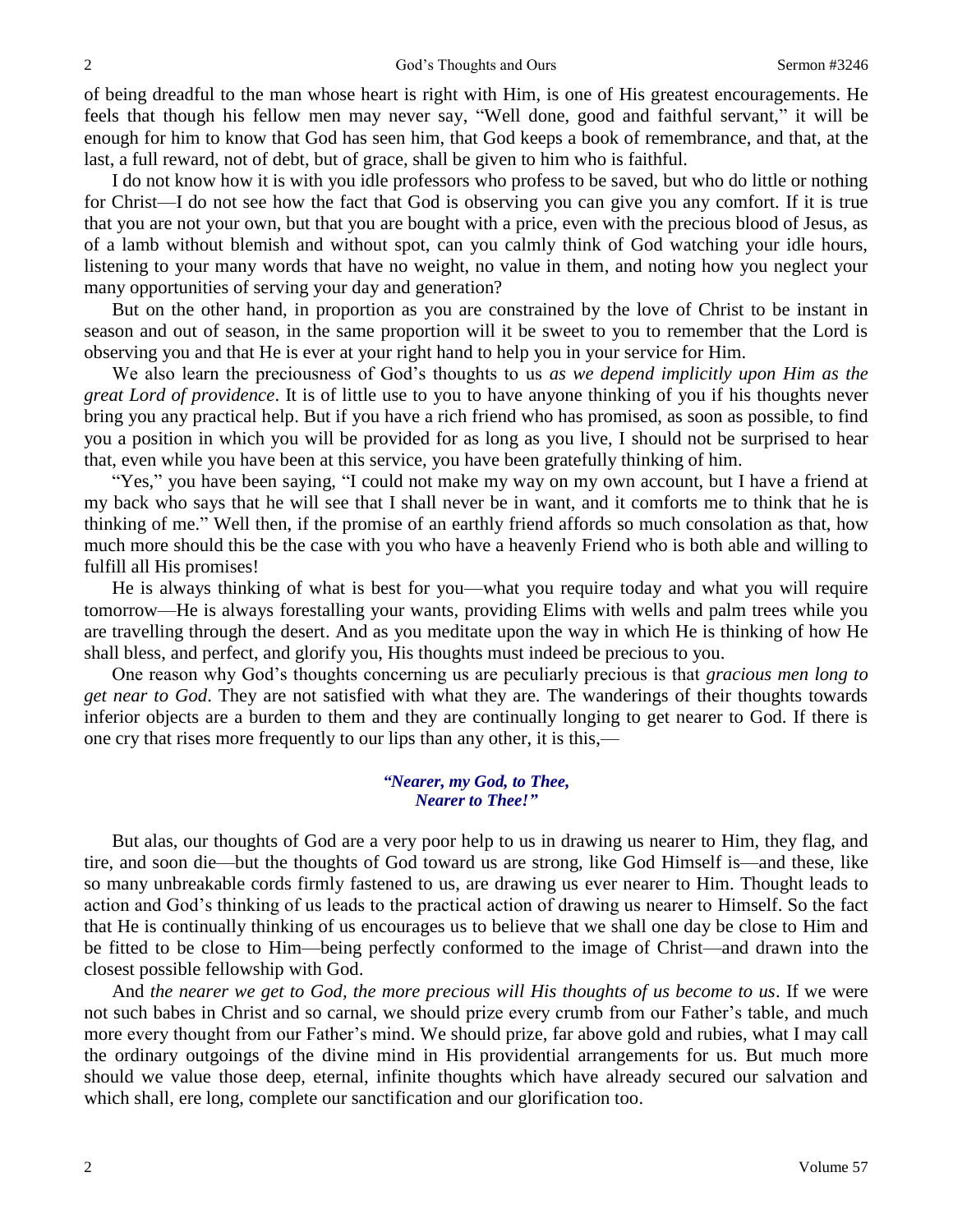**II.** Now, secondly, there are SOME POINTS IN CONNECTION WITH GOD'S THOUGHTS OF US WHICH RENDER THEM ALL THE MORE PRECIOUS TO US.

And first, let us remember that *God's thoughts of us are everlasting*. When we begin to think of JEHOVAH's thoughts of love concerning His people, we have to go back beyond the region of time and get where all dates are lost in the shoreless sea of eternity. Beloved, you were loved of your God ere He created the world. Yea, from everlasting He had thoughts of love toward you—then must not those thoughts be indeed precious to you?

Besides, as they were from eternity, so they will be to eternity—God will still be thinking lovingly of you when sun, and moon, and stars have fulfilled their mission and been forgotten—and when all things which men now count solid and lasting shall have dissolved like the bubble upon the billow's crest and passed away forever.

God has so linked you with His Son that He has made you also to have a life which is eternal and which can never die. Let all things else perish, and the pillars of the universe crumble and decay, and the whole visible creation fall with thunderous crash, yet you, the beloved of the Lord, shall dwell safely with Him,—

#### *"Far from a world of grief and sin With God eternally shut in."*

His thoughts will always be directed towards you, He will never forget you. There has never been a moment in the past when He did not think of you. Even in your years of sin, He looked upon you with an eye of pity. In your deepest depression His heart was full of sympathy for you. Never has there been an hour, in the silent watches of the night, or amid the cares and businesses of the day, in which He has not always been thinking of you just as much as if you were the only being He had ever created. The Lord has from the first been looking upon you and thinking of you as though you were the sole center of His undivided attention—and so will He continue to think of you incessantly.

The Lord's thoughts of you are especially precious because *they have always been thoughts of love*. Even when you were dead in trespasses and sins, and He hated your sins, He did not hate you, for He had loved you with an everlasting love.

> *"He saw you ruined in the fall, Yet loved you, notwithstanding all; He saved you from your lost estate, His lovingkindness, oh, how great!"*

This is the love of which Paul wrote to the Ephesians, "His great love wherewith he loved us, even when we were dead in sins." And ever since your conversion, God's thoughts concerning you have been thoughts of love. He has smitten you sorely until you have felt that surely He must be your enemy, but it was not so—never has there been anything but love for you in the great eternal heart of God. If—

> *"With afflictions He may scourge us, Send a cross for every day;"—*

this is not a proof of His anger toward us—on the contrary, it is a token of His affection,—

#### *"All to make us Sick of self, and fond of Him."*

Besides this, *God's thoughts of us have always been wise thoughts*. They have not been such casual thoughts as pass through men's minds while journeying quickly by road or rail, and merely noticing this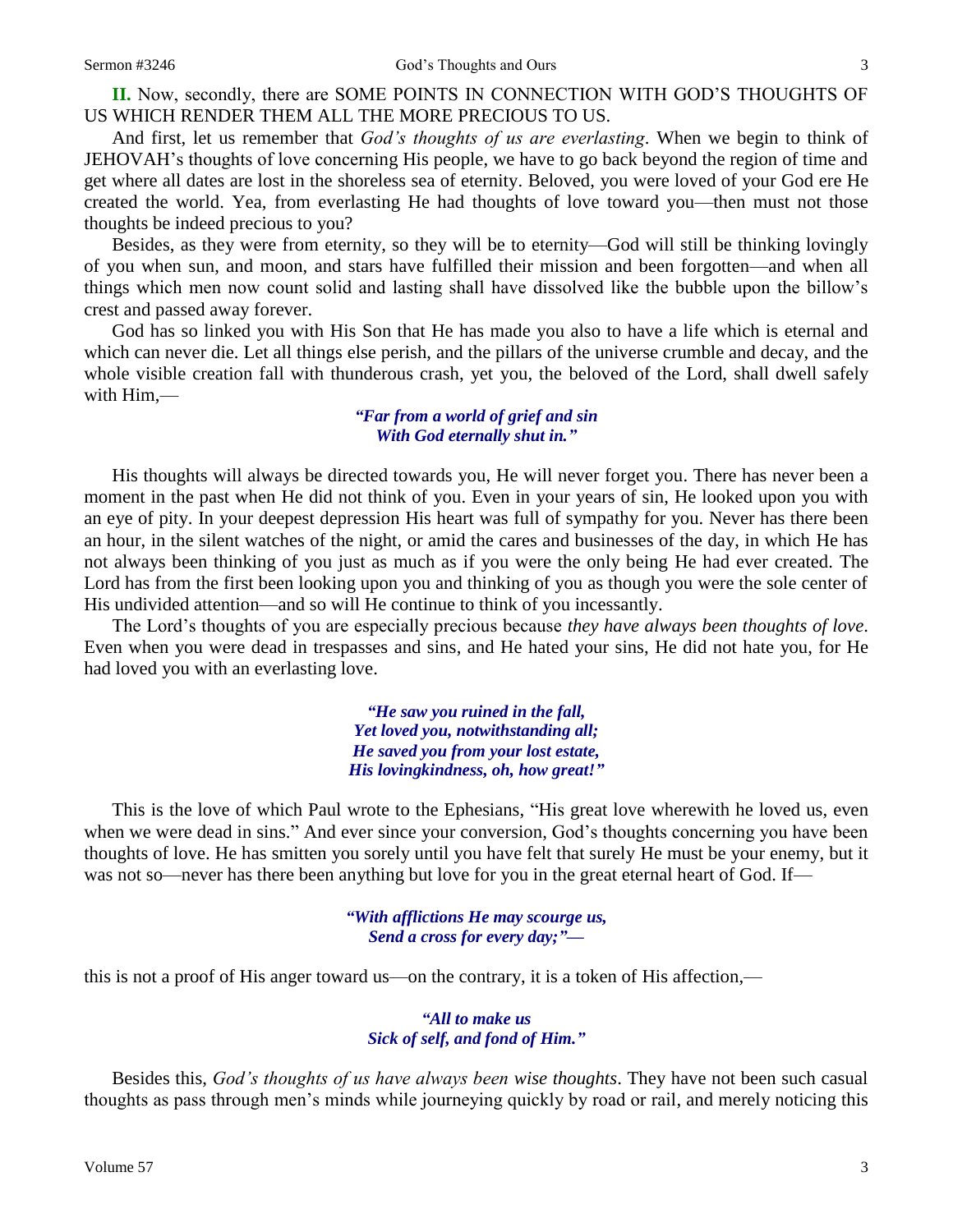object here and that other object over yonder. But God's thoughts have infinitely more in them than the deepest thoughts of men ever can have.

You know that there are many ways of thinking of a certain thing—you may think of it in such a way as just to keep it in remembrance, or you may think of it so intently as to lie awake at night, turning it over in your mind, looking at it from all points of view, so that you may understand it in all its bearings. You may think of it with the careful consideration that a barrister gives to an important case for which he is about to plead, or that an inventor gives to the intricate details of a machine that he is seeking to perfect.

Such consideration as that, only of an infinitely higher order, God gives to every one of His people. He is continually arranging that which is most for their good in His providential dealings with them, and constantly thinking and working on their behalf with the ultimate view of bringing many sons unto glory. God's thoughts are always wise, but they are so high above our thoughts that we cannot attain to them. Yet, the more we are able to comprehend them, the more wisdom and prudence shall we perceive in them.

Once more, *these thoughts of God towards us are pre-eminently practical.* God so thought of you, brethren and sisters in Christ, as to ordain you unto eternal life. Concerning the whole church of the living God this decree was pronounced, "They shall be mine, saith the LORD of hosts, in that day when I make up my jewels."

Not only was there a divine decree concerning them, but there was an eternal covenant made between the Father and the Son, by which the everlasting salvation of all the chosen is infallibly secured. More than that, in the fullness of time, those eternal thoughts of love took practical effect in the gift of God's only-begotten and well-beloved Son to die for His people, "the just for the unjust, that he might bring us to God."

These thoughts of God further took effect by the coming into our hearts of the Holy Spirit, so that now, through His divine power and energy, we have been converted, renewed in the spirit of our minds, helped thus far towards heaven, and comforted with the full assurance that we shall, in due time, be brought into our heavenly Father's immediate presence, unblemished and complete.

So you see, beloved, that the thoughts of God toward us should be exceedingly precious to us because they are of such a practical character that they bring to us all the blessings—temporal and spiritual—which we daily enjoy.

**III.** Now, thirdly, let us briefly notice SOME TIMES WHEN GOD'S THOUGHTS ARE PECULIARLY PRECIOUS TO US.

It is so *when we have been betrayed and deserted by some in whom we have confided*. When he that ate bread with us has lifted up his heel against us, then we turn to our ever-faithful Friend and we rejoice to know that *His* thoughts concerning us are never false and treacherous. He is the Friend who sticks closer than a brother. He is always true even though everyone else should prove to be a liar.

Ahithophel may forsake his king, Judas may betray his Lord, and we in our measure may know what it is to be forsaken and betrayed—but God's thoughts towards us shall, all the while, be thoughts of love and faithfulness. Vain was the trust we reposed in some who went out from us because they were not of us. But God has never forsaken us, He has ever been thinking of us for good and therefore His thoughts are peculiarly precious to us.

So are they also *when we are neglected by our fellow Christians and by others who ought to esteem us*. It must be very hard to continue toiling on in some obscure sphere without having a kind word or a cheering smile from anyone—to be living, perhaps, as a servant in a family and striving to do your duty faithfully—yet never meeting with the slightest encouragement from those at the head of the household.

Or to be earnestly working as a Bible-woman or a city missionary in some back district and having so little success that your superintendent looks upon you as if you were doing nothing. I can imagine how painful this must be to your sensitive spirit and how comforting it is to you to think, "Well, Jesus knows all about it and His thoughts are worth far more than the thoughts of men, for He can read my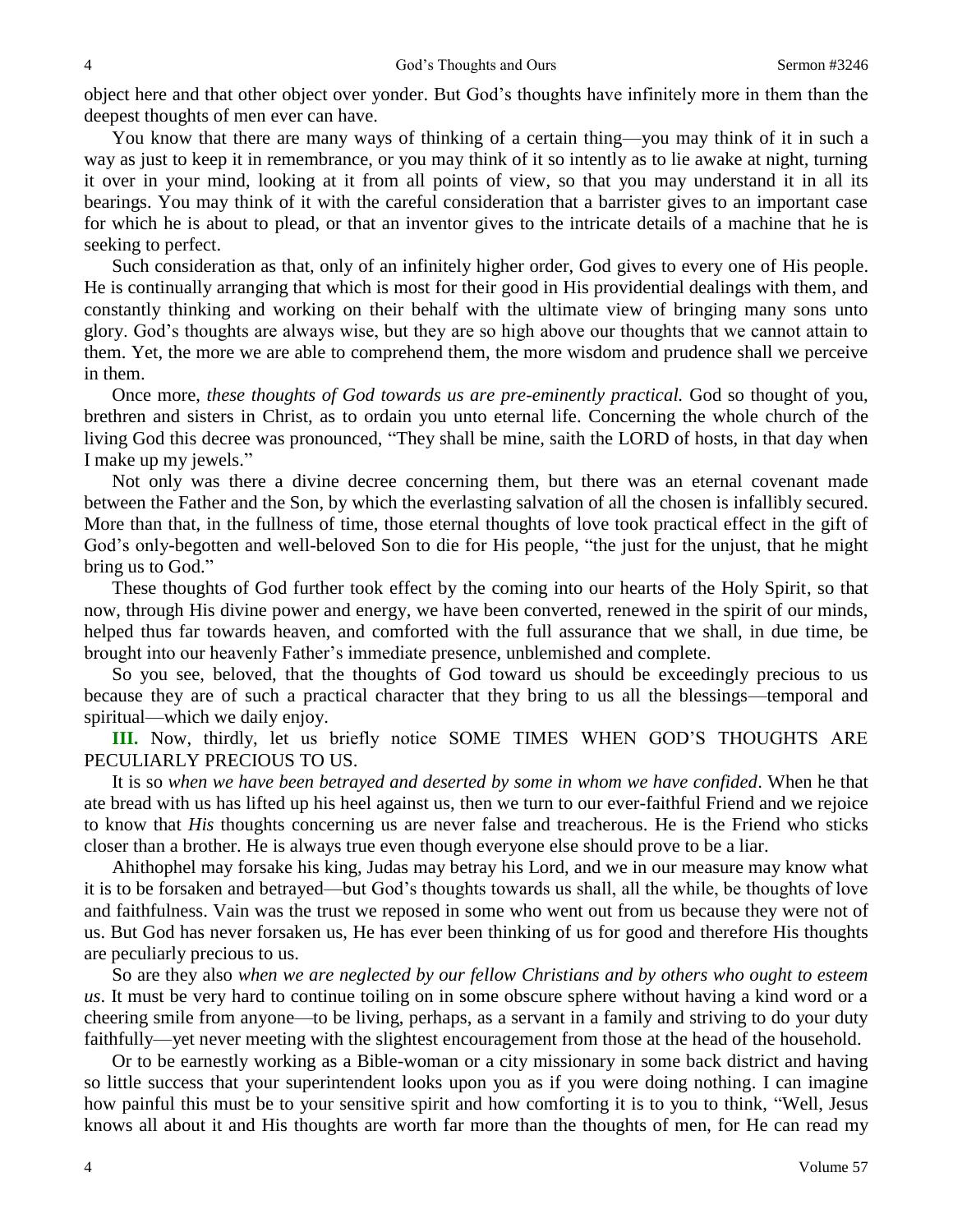heart, and He can see that it is love to Him that constrains me to do what I can in His service. Men may call me a fool, but if my Master knows that I only desire to be a fool for His sake—if He considers that I am faithfully serving Him to the best of my ability—how precious will His thoughts be to me!"

This is also especially the case *when our words and actions are misconstrued and misrepresented*. Some of us know what this trial means. When we have tried to be unselfish, and have really been so, men have said that we have acted from some sinister motive. When we have spoken with the utmost plainness and simplicity, we have often been misunderstood, and worse than that, we have been willfully misrepresented. Well, what then?

Our heavenly Father knows the sincerity of our motives and the meaning of our words, so we take the whole case away from this lower court where human tongues jangle and cause strife, and we appeal to the Supreme Court of King's Bench in heaven. Our petition is, "O Lord, give You the verdict in this case! You know who has desired to serve You faithfully and to speak Your truth with courage. Do You give a righteous decision which none can gainsay!" At such times as these, the fact that God thinks upon us is peculiarly precious to us.

So is it *in times of perplexity*, when we are, as Bunyan said, "All tumbled up and down in our thoughts." I suppose, dear friends, you sometimes get into such a condition that, although you have all the forces of omnipotence at your disposal, you are so distracted that you do not know how to make use of them.

You are in a place where two seas meet—wave upon wave rolls over you and you fear that you will be overwhelmed. You do not know what to do, you cannot think of any way of escape out of your perplexity. Well then, do not try to do it—cease from even thinking about the matter and refer it to the great Thinker whose master-mind can bring good out of evil, light out of darkness, and order out of confusion.

God's thoughts are also precious to us *when our own thoughts are bright and cheerful*. The genuine Christian does not run to his God merely in his times of trouble, but he delights himself in the Lord at all times and under all circumstances. He thinks of Him when he is in the land of drought, but he does not forget Him in the land of peace and plenty, for he sings then,—

> *"If peace and plenty crown my days They help me, Lord, to speak Thy praise."*

Let your brightest thoughts, beloved, always be those that concern your Lord. And above all the joys of earth, let this joy rise to the very zenith—that your heavenly Father thinks of you. This is a better fortune for you than thousands of gold and silver. This is a better protection for you than the friendship of ten thousand times ten thousand earthly friends. This a greater consolation than all the comforts of time can ever afford you. In your brightest hours, believer, I hope that you will still say with the psalmist, "How precious also are thy thoughts unto me, O God! how great is the sum of them!"

**IV.** My time has gone, but I want to give you just A FEW PRACTICAL OBSERVATIONS ARISING OUT OF THIS SUBJECT.

The first is this—*if God's thoughts are so precious to us, how very precious His words ought to be!* Here, in this inspired volume, you have the thoughts of the Divine Thinker incarnated, if I may use the word in that sense, and therefore I would have you prize very highly every word in this blessed Book.

There are many nowadays who refuse to believe in the verbal inspiration of the Scriptures, but I fail to see how the sense of Scripture can be inspired if the words in which that sense is expressed are not also inspired. I believe that the very words, in the original Hebrew and Greek, were revealed from heaven.

And notwithstanding every objection that can be brought from any quarter, I have never been able to get away from the firm belief that, if I give up my Master's words, I give up His thoughts also. I cannot well love a man's soul without having an affection for his body also. And I cannot love God's thoughts,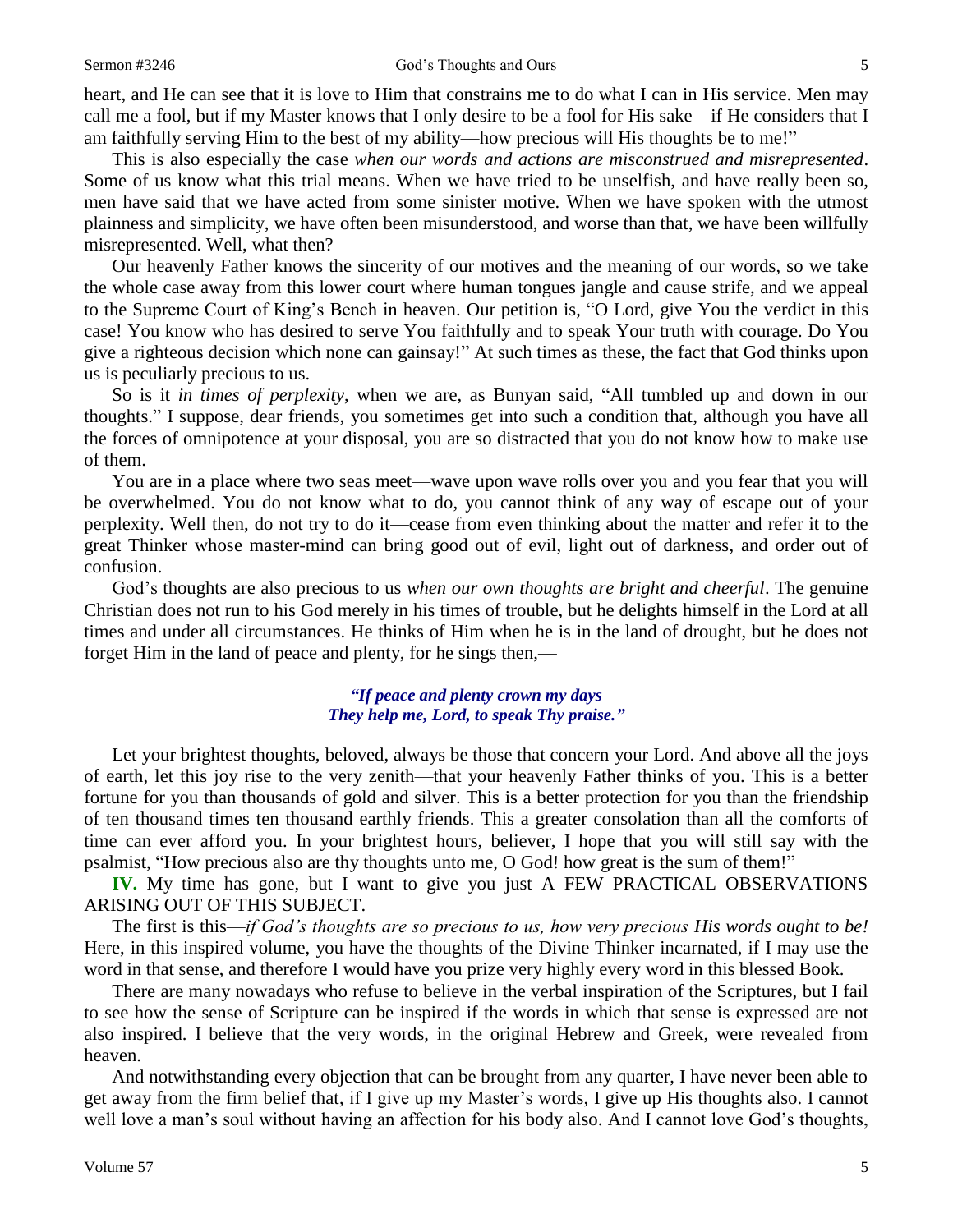which are the soul of His revelation, without loving the words which are the body in which it comes to us.

Do not tamper with the words of Scripture, nor even with a single letter of it, but say, "How precious also are thy *words* unto me, O God!" Have we not known times when the blessing which we have derived from a text has come to our hearts, not so much from the main thought contained in it, as from the use of one special word?

Some of us, on turning to our Greek Testaments, have been perfectly astounded to find that a particular word has been used which has exactly met the predicament in which we have been placed and if the Holy Spirit had moved the writer to use any other word, it would not have been so suitable to the circumstances in which we then were. We praise Him for selecting that very word, and not any one of its synonyms, which would not so precisely have met our case. Therefore, brethren and sisters in Christ, prize the words of God above everything else that you possess.

Oh, for more Bible reading! I fear that this is an age when almost everything else is read except that which is most worth reading. I believe that many professedly Christian people positively poison their minds and stop up all the avenues of sense with the masses of sawdust, chaff, and draff that they get out of their light reading—which a man might read to all eternity without ever being the better for it.

Yet, all the while, there are solid, sober, interesting books full of valuable information and instruction, that are left unread. And worst of all, God's Book, the Bible itself is lying neglected upon the shelf. True Bible readers and Bible searchers never find it wearisome. They like it least who know it least and they love it most who read it most. They find it newest who have known it longest, and they find the pasture to be the richest whose souls have been the longest fed upon it.

When one of our missionaries had to read a certain Book of the Old Testament through a hundred times while he was translating it, he said that he certainly enjoyed the hundredth time of reading it more than he did the first, for he understood it better, and it seemed to him to be fuller and fresher the more familiar he became with it.

In the next place, as God's thoughts are so precious to us, *God's actions, which spring from His thoughts, ought also to be precious to His people*. They ought to be so, but are they? Perhaps one of God's actions has been to lay low in sickness one who is very dear to you—can you say to God, "How precious is that action"? No. You shake your head, for you cannot say that.

Possibly you have had a great loss today, and that loss came by the direct act of God. Now, God first thought, then He acted, and took away something that you greatly prized. You say that you cannot see any preciousness in that—but if you judged according to faith, and not according to sense, you would say—"Yes, Lord, this trial is precious to me because I believe it comes from You, and I will not only submit to it, but I will thank You for it, and even fall in love with the cross which You have laid upon me."

As we look back over our past experience, we see how precious our trials have been to us. Someone said, "Give me back my bed of languishing, give me back the aches and pains that I suffered in that long, trying illness, if I may but have such enjoyment of my Master's presence as I had then."

Now, in closing, let me just say that, as God's thoughts are so precious to us, *we should make the best return we can by thinking much of Him*. You, believer, are married to Christ, and as your Husband is ever thinking of you, can you be content to live without thinking often of Him? Have you lived through this day in forgetfulness of Him? Have you been so occupied with the toils and cares of this life that you have forgotten Him who has given you a higher, nobler, and better life than this?

If that has been the case with you, then blush for very shame and ask forgiveness of your Lord—and let this be your sincere prayer—"Lord Jesus, You are always thoughtful of me. Henceforth, by Your gracious Spirit's blessed working, make me always thoughtful of You."

I fear that I am addressing a great many who do not often think of God and that there are some of you to whom it would be a comfort if there were no God at all. Or, if you do think of Him at all, He is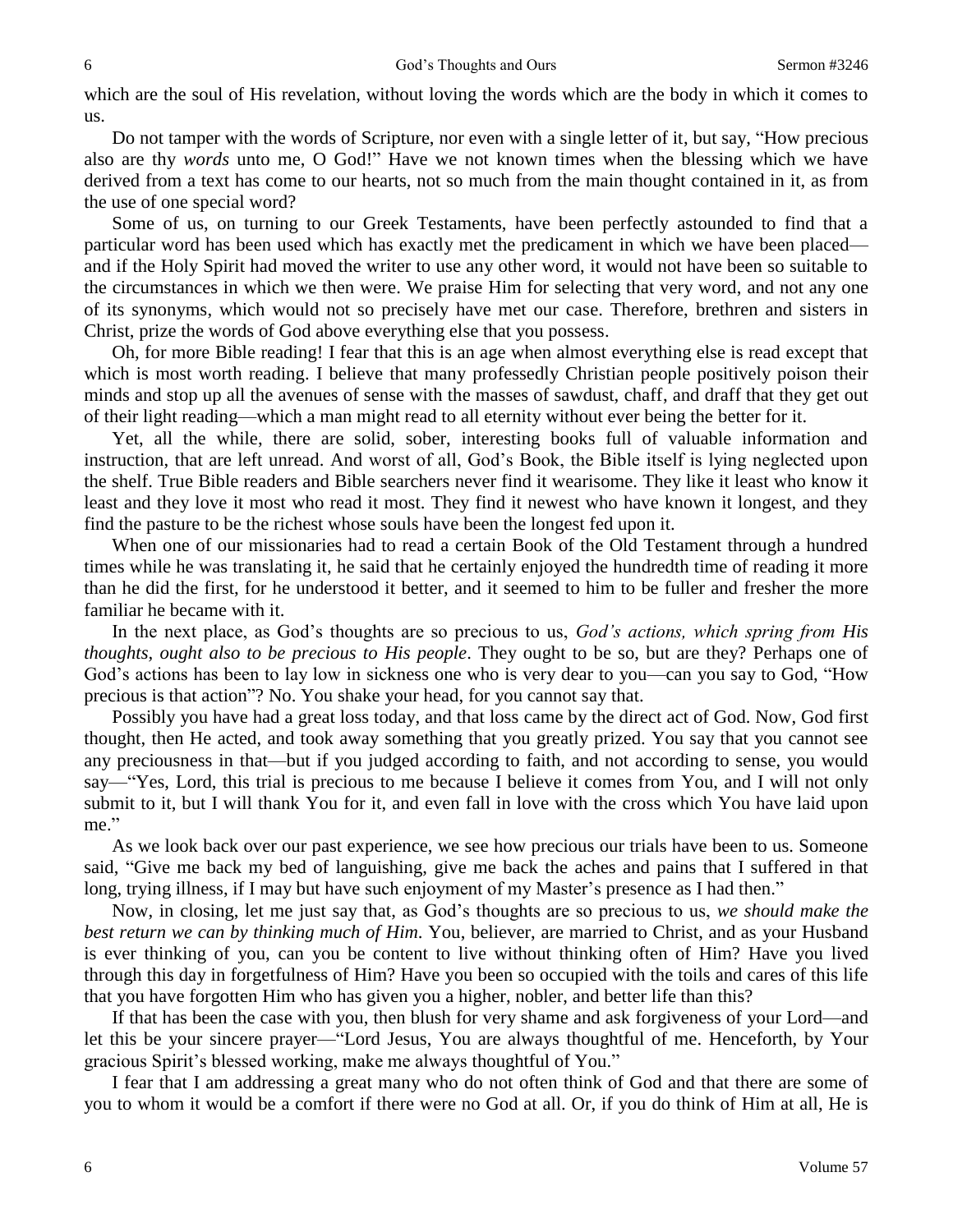only an all-powerful Being of whom you stand in dread because you fear that He will punish you for your sins.

Then take warning by your own thoughts of God and seek to be reconciled to Him so that you may no longer have cause to fear His righteous anger. That reconciliation may be obtained by simple faith in the Lord Jesus Christ. He is the one Mediator between God and men. So if you put your case into His hands, and ask Him to act as your Advocate, He will, by His Spirit, reveal to you the glorious truth that the reconciliation was effected, long ago, when He laid down His life for you upon the cross of Calvary.

Then, when you have received this blessed assurance, it shall be your continual delight to think of God, and your constant bliss to know that He is thinking of you. And you will say, in the words of our text, "How precious also are thy thoughts unto me, O God! how great is the sum of them!"

## **EXPOSITION BY C. H. SPURGEON**

#### *PSALM 119:105-120*

We will read tonight two of the stanzas which make up the  $119<sup>th</sup>$  Psalm, beginning at the  $105<sup>th</sup>$  verse. **Verse 105.** *Thy word is a lamp unto my feet, and a light unto my path.* 

God's Word is full of brilliance. It is always giving out its blessed light. It casts a light upon all our daily life. It is a light for the house, and a light for the way, and happy is the man who never walks abroad without this lantern to light up his pathway. There are many pitfalls on the road and many places where the traveler's garments may soon be besmeared, so he has great need of this light to guide him.

**106.** *I have sworn, and I will perform it, that I will keep thy righteous judgments.* 

I scarcely remember ever hearing of a man swearing and then approving of it, but this kind of swearing is right enough—"I have sworn, and I will perform it, that I will keep thy righteous judgments." We are to determine, with the most vehement resolution, that, God helping us, we will keep His righteous judgments, for if we have only a weak resolution, we usually fall short even of our own determination. What shall we do, then, if that determination is itself weak? Some of us have lifted our hands to heaven and pledged ourselves to the living God that we will be His faithful people.

> *"High heaven, that heard the solemn vow, That vow renewed shall daily hear."*

#### **107.** *I am afflicted very much:*

Here is a good man, a better man than most of us, a man who is determined to do right, yet he gets into trouble because he is determined to do right. God's wheat will be threshed. His gold will be put into the furnace. If you were worth nothing to Him, God might not take the trouble to afflict you, but when you are resolved to do right, you may expect that resolution to be tried and tested. And if it is worth anything, it will stand the trial. "I am afflicted very much"—what will be the next words, "Lord, deliver me"? No, no. "Lord, bring me out of the furnace"? Nothing of the sort. "I am afflicted very much:"—

**107.** *Quicken me, O LORD, according unto thy word.* 

"Give me more spiritual life. Give me more spiritual strength. That is what I most need." Oftentimes that prayer is answered by the affliction itself—we are afflicted very much and by that very affliction the Lord quickens our graces, strengthens our souls, drives away many of our wandering thoughts, and brings us nearer to Himself.

**108.** *Accept, I beseech thee, the freewill offerings of my mouth, O LORD,*

"My prayers, my praises, my testimonies, my ministries—accept them all, O Lord,"— **108.** *And teach me thy judgments.*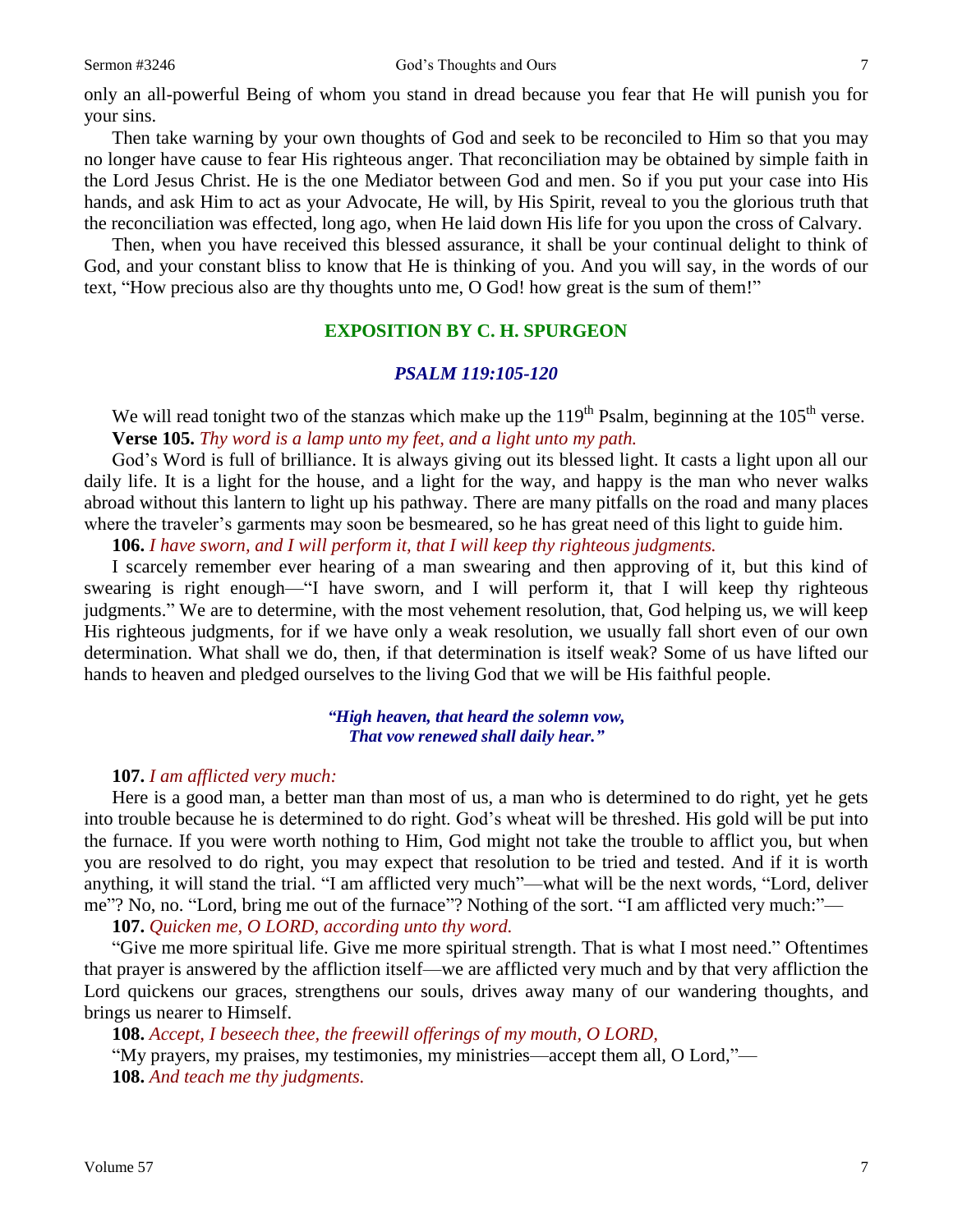He who teaches others needs teaching himself. He who hopes that what he says will be accepted by those who hear it, opens his ear to hear what God says to him. There will be no acceptance of what you say to others unless you accept what God says to you.

### **109.** *My soul is continually in my hand:*

David's life was often in jeopardy. Saul hunted him as a partridge upon the mountains and he afterwards fled from Absalom. He was sometimes very sick and ready to die. Perhaps also, at times, he was in such great sorrow that he felt as if his soul was a thing that he held in his hand. We do not know exactly where our soul is, but we usually think of it as being somewhere in the very center of our being. David says that he had his soul in his hand—where he might at any time lose it. But what else does he say?

#### **109.** *Yet do I not forget thy law.*

"If I have even to die for it, I am willing to die for it. If I have to lay down my life because I will do right, I will do right even while I lay down my life."

**110.** *The wicked have laid a snare for me: yet I erred not from thy precepts.* 

"If I had done so, I should have been caught in their snare, but as I kept straight on in the way of Your precepts, it little mattered how many snares they laid for me."

### **111.** *Thy testimonies have I taken as an heritage for ever:*

Some take their own thoughts for their heritage, but it is a poor portion for anyone to have. Some take other men's philosophies for their heritage, but such a heritage as that is soon gone. But some of us can say, with regard to the eternal and immutable truth of God, that we have got such a grip of it that we cannot give it up. There may come a thousand other changes, but by God's grace, there will be no change in this matter. "Thy testimonies have I taken as an heritage for ever:"

**111.** For they are the rejoicing of my heart. [See Sermon #2415, The Believer's Heritage of Joy]

Well may a man love that which rightly makes him glad. Shall we ever forsake that which is the source of our greatest comfort? If some men had greater gladness in the Gospel, they would be more true to it. If they had ever eaten the sweet, and enjoyed the fat things full of marrow, they would never go away from the old old Gospel which has made their hearts so glad.

## **112-113.** *I have inclined mine heart to perform thy statues alway, even unto the end. I hate vain thoughts: but thy law do I love.*

Notice that the word "vain" is not in the original. The psalmist wrote, "I hate thoughts," yet the word for thoughts includes the idea of mere thoughts. So, if any teaching in the world is the result of human thought alone, you may not rely upon it for a moment, for "the LORD knoweth the thoughts of man, that they are vanity," and they never will be anything better than that.

The thoughts even of the most profound and the best instructed of men will not bear the weight and pressure of an immortal soul's eternal interests. Revelation is the one reliable thing that we can rest upon. What God has spoken is all true, but as for what men have thought, I have been so often disappointed and deceived that I can say, with the psalmist, "I hate mere thoughts: but thy law do I love." In the law of the Lord there are verities, certainties, immutabilities—here may we abide and rest securely.

### **114.** *Thou art my hiding place and my shield: I hope in thy word.*

For You will be sure to do as You have said. Your promises are not like men's—they cannot be broken—and when I get one of Your promises, O my God, I hide behind it, I am protected by it, and I am comforted through it.

### **115.** *Depart from me, ye evildoers: for I will keep the commandments of my God.*

Holy men often find that in order to be holy, they have to be solitary. It sometimes happens that the force of evil companionship is too much for the gracious heart to bear—and the Christian has to say to the ungodly, "Depart from me." Now, if even godly David had to say to evildoers, "Depart from me," you need not wonder that the Lord Jesus Christ will one day say to all impenitent men, "Depart from me, ye evildoers."